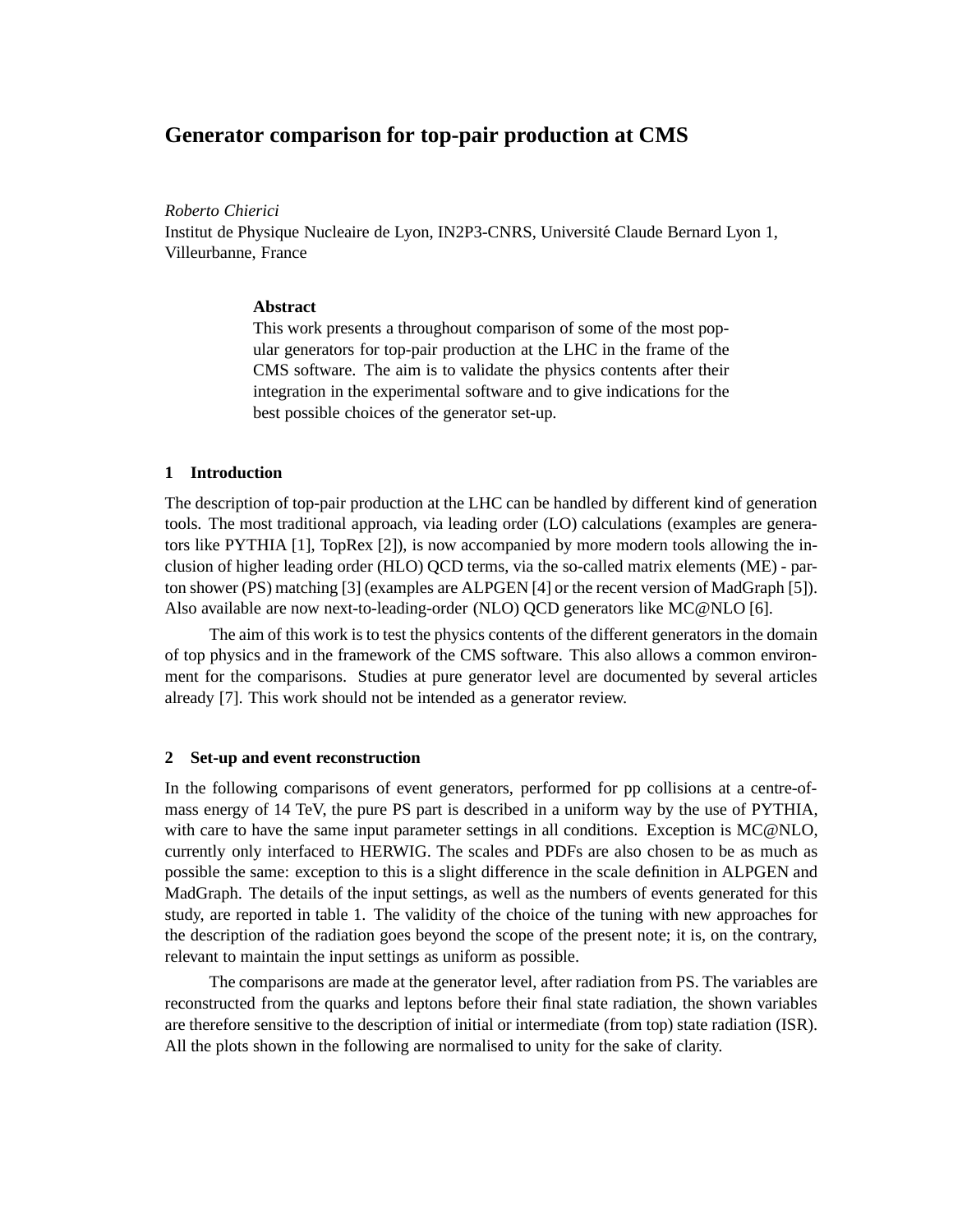| Parameter                                             |                      |                |               | TopRex MadGraph ALPGEN MC@NLO |
|-------------------------------------------------------|----------------------|----------------|---------------|-------------------------------|
| <b>PDFs</b>                                           | CTEQ5L               | CTEQ5L CTEQ5L  |               | CTEQ5L                        |
| Renormalization scale                                 | $m_T$                | $m_t$          | $m_T$         | $m_T$                         |
| <b>Factorization</b> scale                            | $m_T$                | m <sub>t</sub> | $m_T$         | $m_T$                         |
| $ \Lambda_{QCD}$ in PYTHIA (PARP(61), PARP(62)) (GeV) | 0.25                 | 0.25           | 0.25          |                               |
| $Q_{max}^2$ PYTHIA switch (PARP(67))                  | 2.5                  | 2.5            | 2.5           |                               |
| Generated events                                      | $1, 5 \times 10^{6}$ | $3\times10^6$  | $2\times10^5$ | $1 \times 10^6$               |

Table 1: Main generator input parameter settings, and total number of generated events for this study. The transverse mass m<sub>T</sub> is defined as  $\sum_{tops}$ (m<sup>2</sup>+p<sub>T</sub>). The MC@NLO generator is only interfaced with the HERWIG hadronisation, so no direct comparison in the parameter settings can be made.

#### **3 The importance of ME-PS matching**

At the energy scale of the LHC the description of gluon radiation becomes crucial. Recent techniques for PS-ME matching allow to describe much better the hard gluon radiation, maintaining the parton shower approximation for low  $p_T$  emissions. In the following we have used TopReX as the LO reference, ALPGEN and MadGraph as examples of matched  $t\bar{t}$  event generations and  $MC@NLO$  as a NLO QCD description of the  $t\bar{t}$  process.

Differences in gluon radiation may manifest themselves in distortions of the top quark angular distributions and transverse variables. The most spectacular effect can be appreciated in the transverse momentum of the radiation itself, which equals the transverse momentum of the  $t\bar{t}$  system.

This is what is shown in figure 1 for two standard generations in comparison to the newly available matching scheme [8] of MadGraph: all the different contributions to a fixed ME order, ie tt+0jets, tt+1jets, tt+2jets and tt+3jets, are explicitly indicated. The matching scheme is such that there is no phase space double counting in the different samples: no matching is performed for the last sample to let the PS predict configurations at higher jet multiplicities. The samples are mixed together according to the respective cross-sections. In the same figure also the azimuthal difference between the two tops is shown.

From the picture it is evident that gluon production via ME predicts a much harder transverse spectrum. The difference in shape is impressive, reaching orders of magnitude in the ratio at very high  $p_T$ . The increased activity in hard gluon emission for the matched case also explains a decreased azimuthal distance between the two tops, as shown in the right-hand plot. The predicted average  $p_T$  of the radiation by MadGraph is 62 GeV/c (72 GeV/c with ALPGEN), with a 40% probability of having more than 50 GeV/c as gluon  $p_T$  in  $t\bar{t}$  events. This large gluon activity will have an impact in the capability of correctly reconstructing top quark events at the LHC, and in correctly interpreting radiation as a background for new physics searches.

Difference in differential distributions are visible not only in the transverse plane: having more radiation tends to increase the event transverse activity. Moreover, the two top quarks and the resulting decay products are more central and generally closer to each other. We believe the difference we see are important enough to motivate the choice of a matching generation for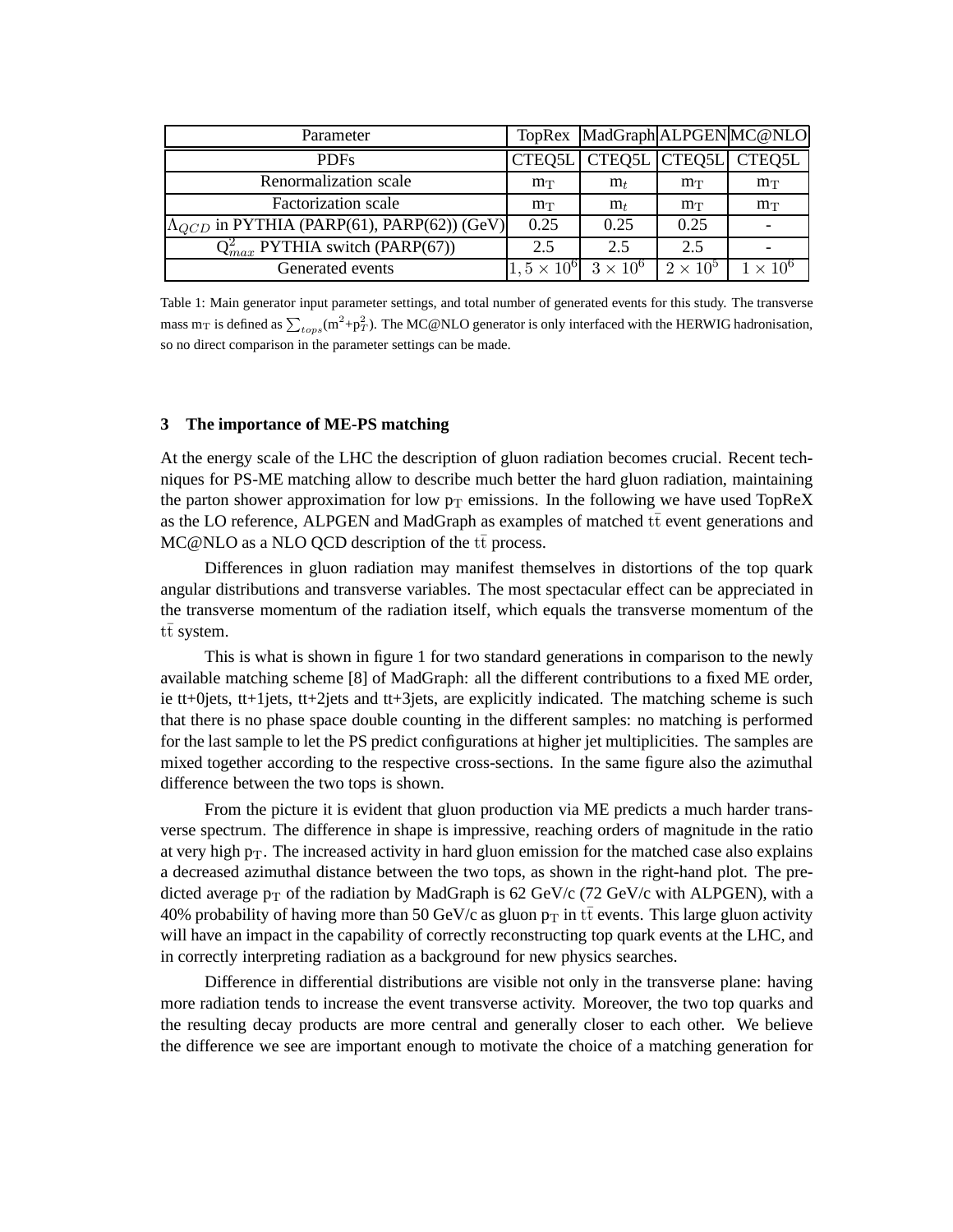

Fig. 1: Transverse momentum of the  $t\bar{t}$  system (left) and azimuthal difference between the top quarks (right) for TopRex, standard MadGraph and MadGraph with matching. The individual components tt+njets are explicitly plotted in the left plot. The lower plots show the ratios of the histograms.

the description of any sufficiently hard SM process: this is particularly important when such processes are background to higher jet multiplicity configurations.

One important step in the validation of the physics contents of the matching in CMSSW is to compare two different approaches in the top sector. In figure 2 we present the ALPGEN predictions compared to MadGraph with ME-PS matching.

The blue and red curves represent the distributions for the matched samples of ALPGEN and MadGraph, respectively. For the  $p_T$  of the  $t\bar{t}$  system also the individual components are shown. The agreement is more than acceptable for the  $p_T$  and remarkable for the azimuthal difference between the top quarks. Especially in the tails of the distributions, corresponding to high radiation conditions, the disagreement reduces to a maximum discrepancy of 50%. To properly appreciate the difference between the two predictions we should, however, account for the theory errors as well. These errors come, mainly, from scale definitions, PDFs, PS tunings; a detailed study on the dependence of the results on these effects is desirable before any conclusion on residual discrepancies between the generators can be drawn.

The comparison showed very good agreement in many other distributions that are not shown here. We observed a slight difference in shape for the transverse momentum and an excellent agreement for angular variables, with difference typically below 5%. We believe that the two generators can equally well be used to describe environments with hard gluon emission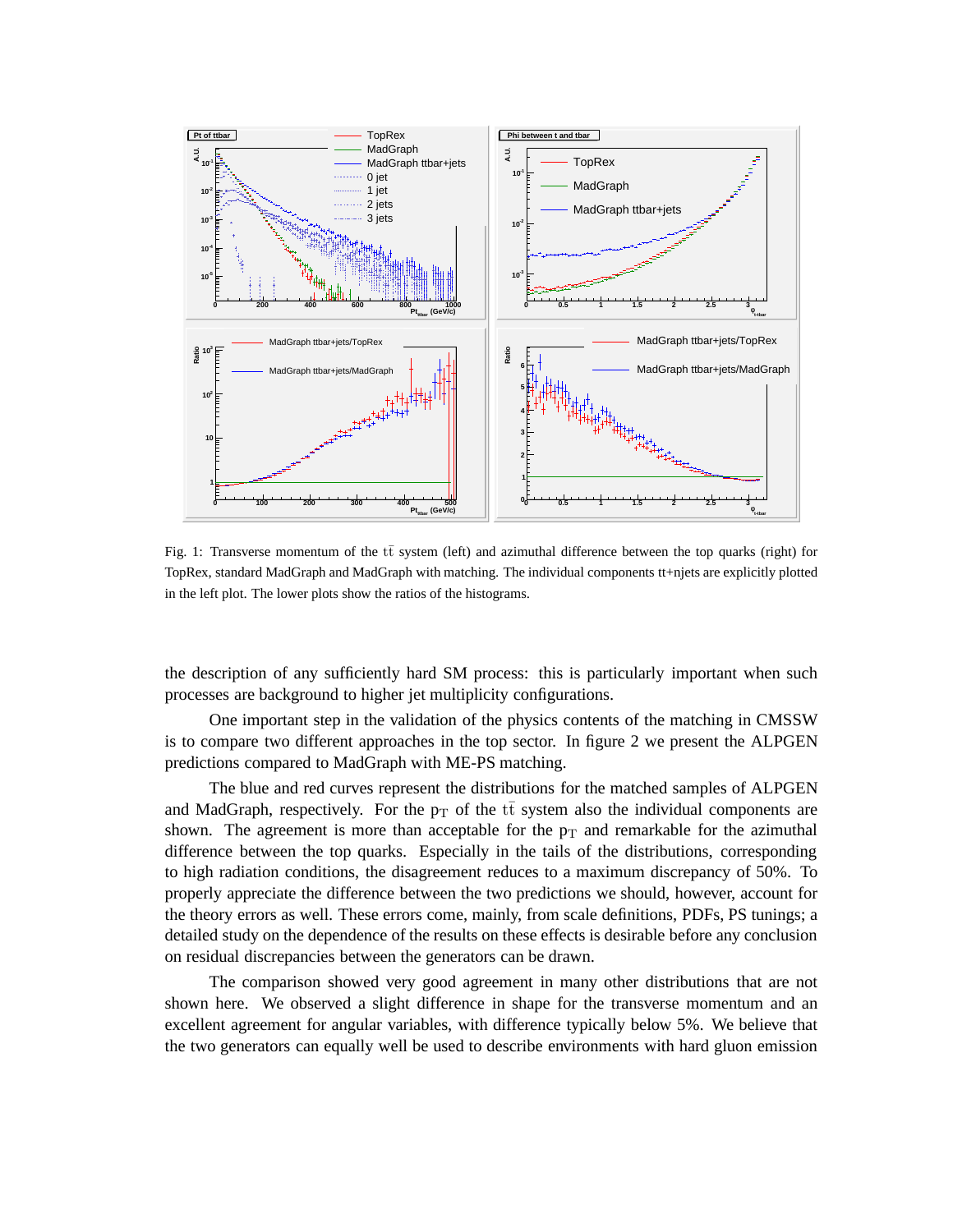

Fig. 2: Transverse momentum of the  $t\bar{t}$  system (left), azimuthal difference between the tops (center) and pseudorapidity of the tops (right) for ALPGEN matched and MadGraph matched. The individual components tt+njets are explicitly plotted in the left plot. The lower plots show the ratios of the histograms.

in the final state.

# **4 Matched calculations versus NLO predictions**

Another extremely important test comes by comparing ME-PS matched calculations with NLO QCD tools, especially for what concerns transverse variables. With the availability of MC@NLO as event generator this is now possible. Such comparison must be looked at with a grain of salt, since the hadronisation is performed with different tools and since inclusive NLO variables are compared with matched HLO quantities, typically at orders greater than the first. Nonetheless, in a throughout comparison of the kinematics of final state fermions and intermediate tops, a very good agreement was always found. Figure 3 shows the transverse momentum of the system, and excellent agreement in the high radiation tails is visible.

In this case discrepancies appear in the soft regime, where indeed the hadronisation with the PS plays an important role. There, a complete tuning of the PS models (with the respective externals MEs) needs to be made before performing a trustable comparison.

### **5 Summary and outlook**

We presented a throughout comparison, at parton level, of generator predictions in the top sector at the LHC energy. The tests were performed in the framework of the CMS software. A generation with matching PS-ME gives important differences in the description of the radiation and should be chosen as currently the best way to describe SM processes where the description of QCD radiation is important. This is even more relevant when such process is background to something else (SM or new physics). Matched calculations have also been tested versus NLO generators, with very good agreement in the prediction of transverse variables.